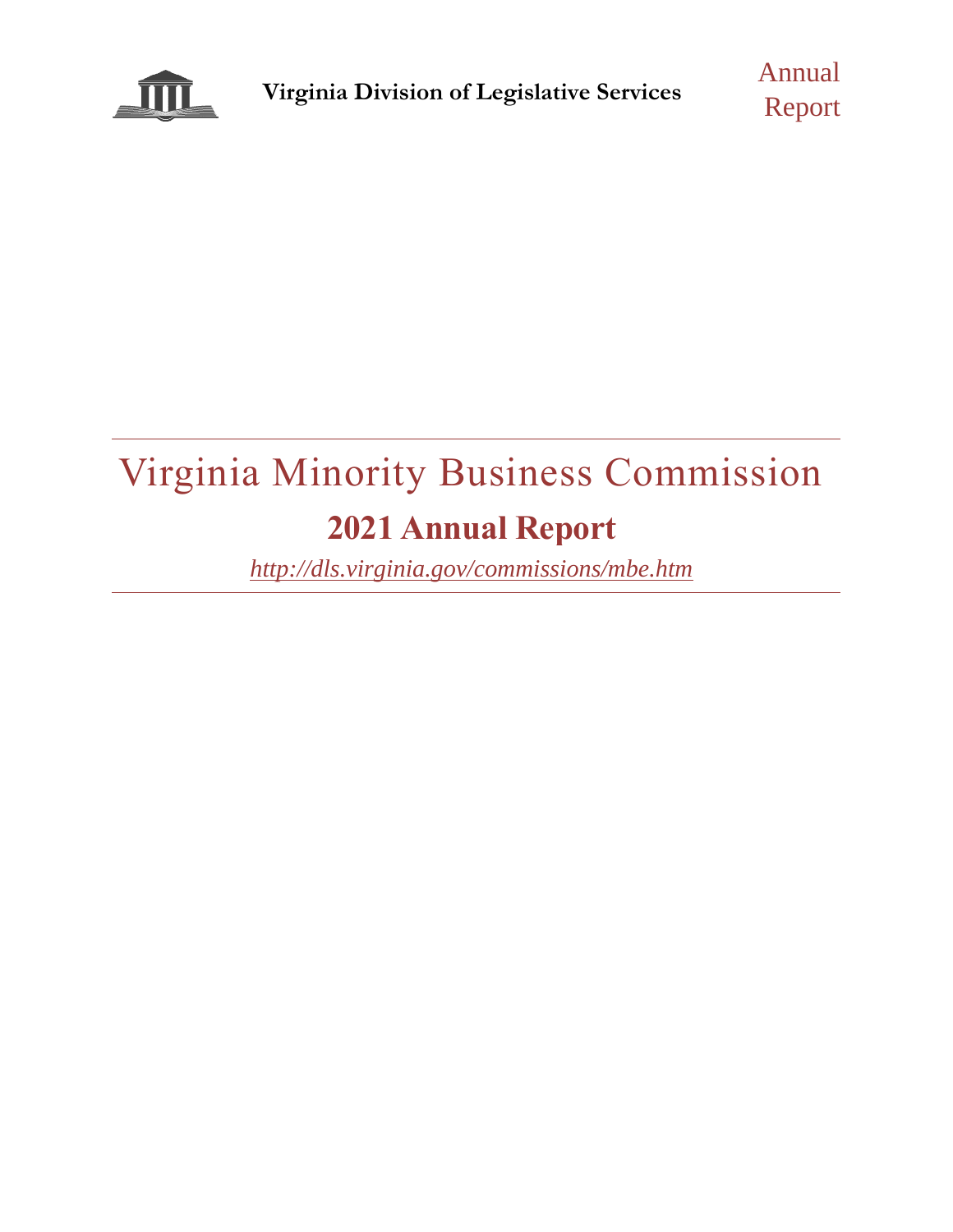## Virginia Minority Business Commission

The Virginia Minority Business Commission (the Commission) was created by Item 27.10 of Chapter 1289 of the Acts of Assembly of 2020. The Commission was made up of seven legislative members and six nonlegislative citizen members, all appointed by the Speaker of the House of Delegates and the Senate Committee on Rules. The membership of the Commission was as follows:

#### **Legislative Members**

- Delegate Luke E. Torian (Chair)
- Senator Jennifer A. Kiggans (Vice-Chair)
- Delegate Suhas Subramanyam (Chair of Subcommittee #1)
- Senator Lionell Spruill, Sr. (Chair of Subcommittee #2)
- Senator J. Chapman Petersen
- Delegate Kelly K. Convirs-Fowler
- Delegate Jason S. Miyares

#### **Citizen Members**

- Tiffany Boyle
- Candice Carter
- Dr. Trina Coleman
- Tom Gibson
- Joe Miller
- Kelvin Perry

Staff support for the Commission was provided by Committee Operations for the House of Delegates and the Virginia Division of Legislative Services (DLS), which included the following personnel:

#### **House of Delegates, Committee Operations**

- Cheryl Wilson, Deputy Clerk
- Noah Brooks, Operations Clerk

### **Virginia Division of Legislative Services**

- Jessica Budd, Senior Attorney
- Connor Garstka, Senior Attorney

The Commission held seven meetings, including subcommittee meetings, during 2021. *[The](http://dls.virginia.gov/commissions/mbe.htm?x=mtg)  [Commission's website](http://dls.virginia.gov/commissions/mbe.htm?x=mtg)* provides access to meeting summaries and all presentations delivered to the members. The Commission met on the following dates:

- January 7, 2021
- April 19, 2021
- June 7, 2021 (Subcommittee #1)
- June 10, 2021 (Subcommittee #2)

Page 2 of 5 **Virginia Division of Legislative Services**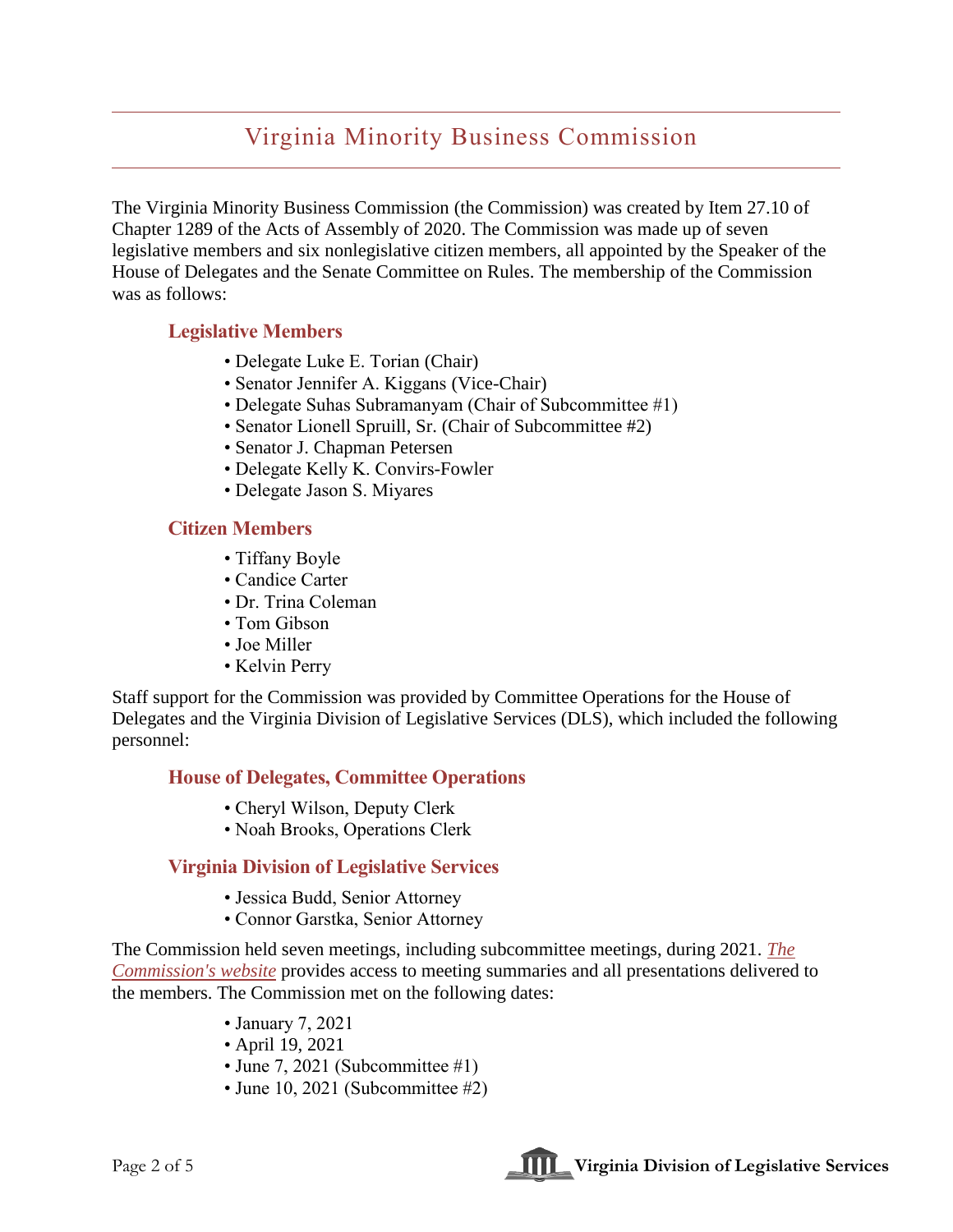- July 29, 2021 (Subcommittee #1)
- September 27, 2021 (Subcommittee #2)
- October 12, 2021

#### **Executive Summary**

At its first meeting, the Commission elected Delegate Luke E. Torian as chair and Senator Jennifer A. Kiggans as vice-chair. DLS staff outlined the objectives for the Commission as identified in its enabling legislation:

> (i) evaluating the impact of existing statutes and proposed legislation on minority businesses;

(ii) assessing the Commonwealth's minority business assistance programs and examining ways to enhance their effectiveness;

(iii) providing minority business owners and advocates with a forum to address their concerns;

(iv) developing strategies and recommendations to promote the growth and competitiveness of Virginia minority-owned businesses; and

(v) collaborating with the Department of Small Business and Supplier Diversity (SBSD) and other appropriate entities to facilitate the Commission's work and mission.

The Commission discussed these goals and how best to accomplish them. After considering the members' input, Delegate Torian stated he would work with DLS staff to put together a work plan. At its next meeting, Delegate Torian divided the Commission members into two subcommittees. Each subcommittee was assigned more detailed tasks, with the purpose of accomplishing the objectives in the enabling legislation. Subcommittee #1, chaired by Delegate Suhas Subramanyam, focused on business program and data collection review and had the following assignments:

> (i) reviewing and recommending revisions to HB 5002 for possible endorsement by the Commission for the 2022 legislative session;

(ii) cataloging existing women-owned and minority-owned business support programs and services at the state and local levels;

(iii) reviewing current methods used to collect and review data for these programs and exploring whether the data can be used to determine if the program is successful; and

(iv) recommending changes to existing programs and services and for the collection and use of data.

Subcommittee #2, chaired by Senator Lionell Spruill, Sr., focused on business support and outreach enhancement. It had the following tasks:

> (i) reviewing obstacles to women-owned and minority-owned businesses (WaMs) obtaining government contracts while holding forums to allow public comment from WaMs regarding the obstacles they face;

(ii) exploring the adequacy of outreach and engagement efforts of state, regional, and local government entities, in particular with Hispanic and other minority communities and new WaMs;

(iii) exploring the use of mentorship programs and the feasibility of establishing a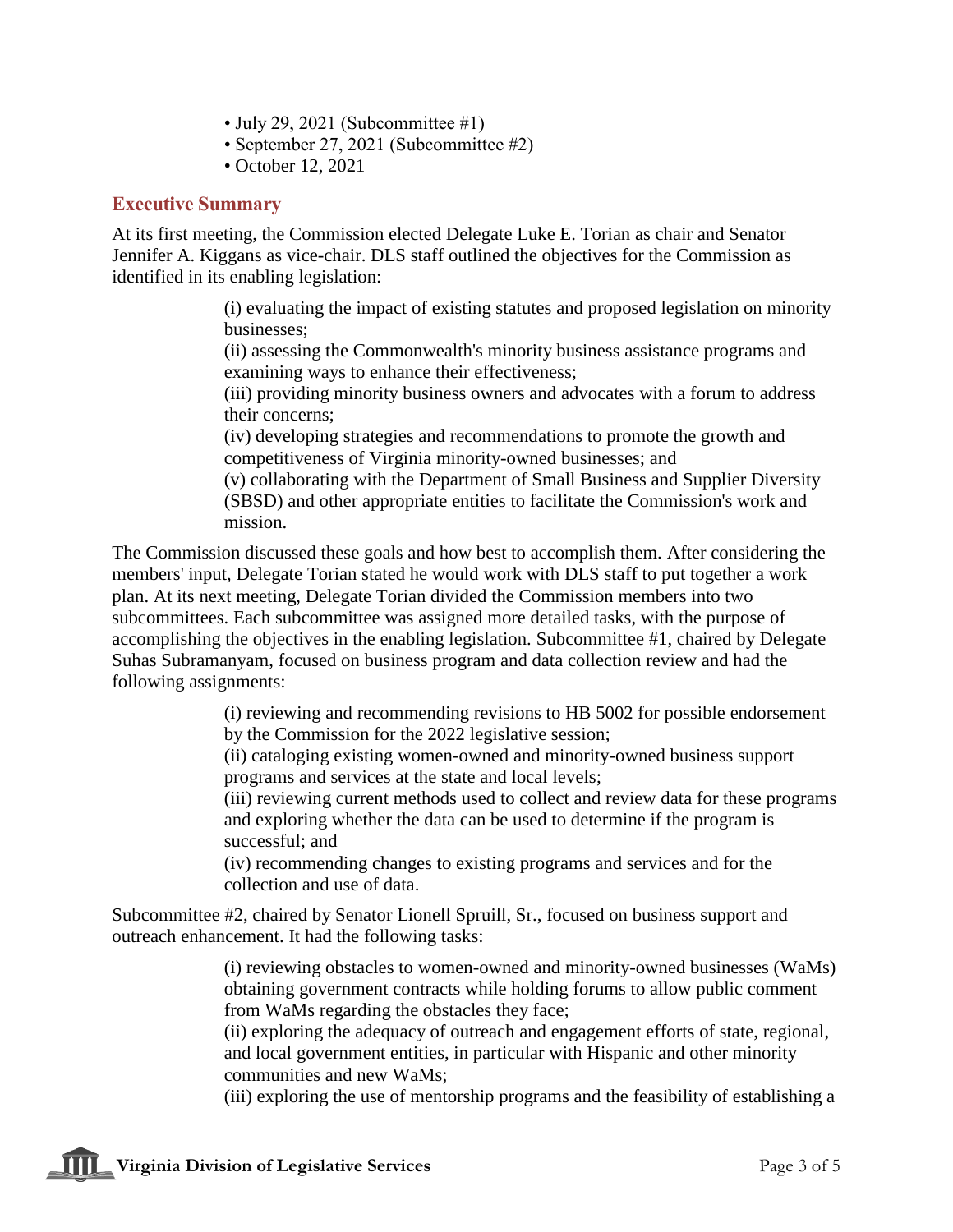comprehensive business mentorship program in the state; and (iv) generally reviewing methods for increasing WaM participation.

Each subcommittee met twice. Subcommittee #1's first assignment was to review HB 5002. It received a comprehensive review of HB 5002, as well as SBSD's 2020 disparity study, which provided the legal foundation for the legislation, from Secretary of Commerce and Trade Brian Ball. Subcommittee #1's next task was to catalog WaM support programs. The subcommittee received presentations from the Joint Legislative Audit and Review Commission (JLARC) and SBSD on state government programs. DLS staff, working with Commission members, compiled a comprehensive catalog of state, local, and private support programs for WaMs. Third, Subcommittee #1 was directed to review current methods for collecting data on the performance of WaM support programs. Jill Kaneff of the Northern Virginia Regional Commission and Elizabeth Hughes of the Community Foundation for Northern Virginia presented to the subcommittee on their 2021 report, *Supporting Virginia's Minority-Owned Businesses*. They remarked that, although they collected data while compiling their report, they believe there is a need for centralized data collection, and they submitted a letter to the subcommittee with ideas to improve data collection. DLS staff corroborated the lack of a centralized data collection program. The Subcommittee's last task was to recommend changes to existing data collection programs. Because of the lack of data collection programs, the common recommendation on this point was to increase data collection efforts.

Subcommittee #2 was directed to review the difficulties WaMs face in public procurement. The subcommittee received testimony from community members and subcommittee members on obstacles they experienced and ideas for removing them. Next, the subcommittee was charged with evaluating the adequacy of existing outreach efforts. Howard Pisons, executive director of the Small Business Financing Authority (SBFA), presented to the subcommittee on the agency's outreach efforts to businesses seeking financial assistance. The subcommittee's third objective was exploring the use of mentorship programs. The subcommittee received testimony about the effectiveness of mentor-protégé programs in helping to develop startup WaMs. Lastly, the subcommittee was directed to generally review methods for increasing WaM participation. JLARC presented on the effectiveness of SBFA's lending policies in encouraging the growth of WaMs.

After the subcommittees completed their work, the full Commission met in October to discuss its progress. Delegate Subramanyam and Senator Spruill delivered reports to the Commission that reviewed their tasks, as assigned by the work plan, and explained how each subcommittee accomplished them.

Delegate Torian informed Commission members that the enabling legislation required the Commission to submit an annual report by November 1 but also authorized it to continue its work after the report deadline. He directed staff to prepare and submit the report and then invited members to submit specific legislative proposals for the Commission to consider at its next meeting. He requested that the members identify the appropriate state agencies to implement solutions suggested by Commission members.